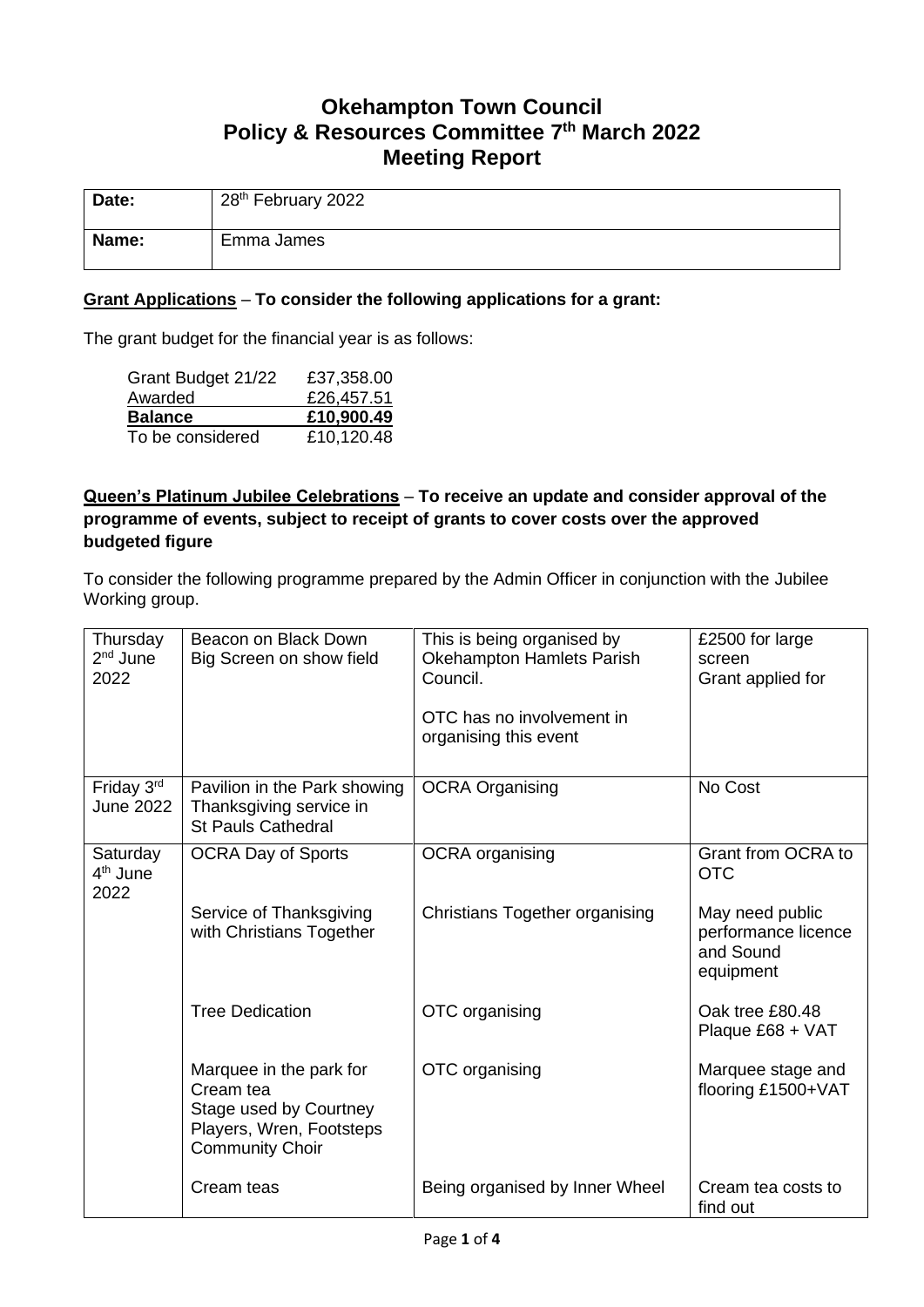|                                | Jubilee Drinks bottles for<br>sale                                                                 | <b>OTC Organising</b>                 | 100 x 500ml £788<br>100x 400ml £571<br>$+$ VAT $+$ £15<br>shipping |
|--------------------------------|----------------------------------------------------------------------------------------------------|---------------------------------------|--------------------------------------------------------------------|
|                                | <b>Commemorative Booklet</b><br><b>Brochure Printing 100</b><br>hardback<br><b>Brochure Design</b> | OTC organising                        | £900                                                               |
|                                | Leaflet with programme<br>inside                                                                   | OTC organising                        | Office printing costs<br>and a ream of paper                       |
|                                | Portaloos                                                                                          | OTC organising                        | Price to be<br>confirmed<br>Eagle plant unable to<br>supply now    |
|                                | Child identification wrist<br>bands                                                                | OTC organising                        | Price to be<br>confirmed                                           |
|                                | <b>St Johns Ambulance</b>                                                                          | OTC organising                        | Not available<br>Looking into other<br>options                     |
| Sunday 5 <sup>th</sup><br>June | <b>Rotary Fair</b>                                                                                 | No involvement from either<br>council | No Cost                                                            |

# **Okehampton Show – To receive an update from the Clerk and consider how the stand at the show will be managed and who should attend**

WDBC have confirmed that they are happy for OTC to share their pitch at no cost, OTC's contribution being the provision of a gazebo. Cllr Leech has advised that he has a gazebo he is willing to lend to OTC for the event. The only cost to OTC is therefore the entry tickets.

The Committee is requested to consider how and who will attend on behalf of the council.

### **Council Mascot – To consider adopting a Council Mascot to aid the promotion of the Council at events in and around the town**

I am not aware of any other local councils who have a Mascot other than Trowbridge Town Council:



**Trowbridge Ted** Trowbridge Town Council Mascot Ted loves being out in the community and runs plenty of activities throughout the year. If you see him around town, don't be shy to ask for a picture!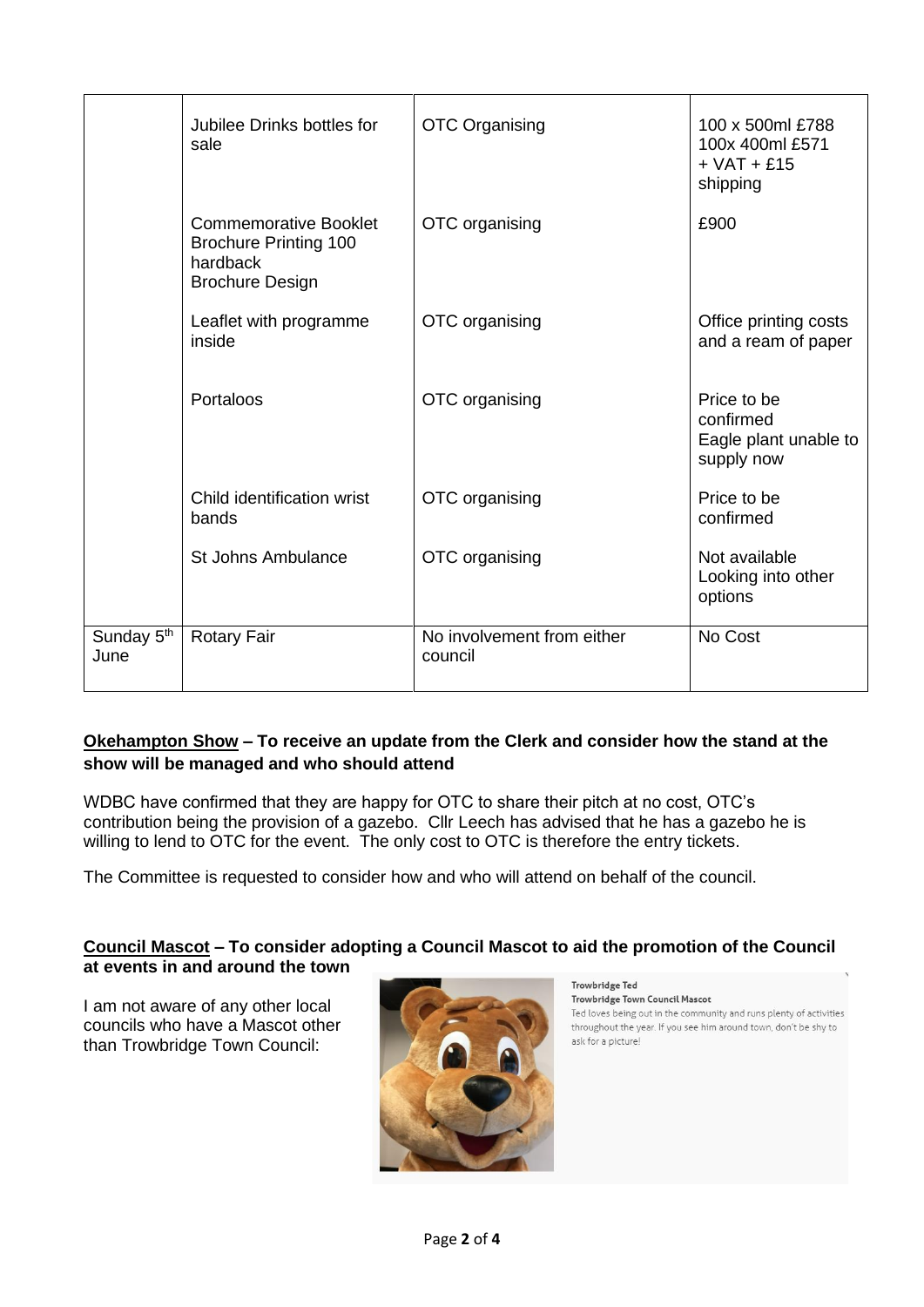For marketing and promotion purposes the Council could consider the adoption of a Council Mascot. This could be a teddy bear size, or a full-sized costume that could be worn by someone at events such as the Queen's Jubilee, Edwardian Evening and Okehampton Show. When not in use, it could find a home in reception on a mannequin if one can be found at a reasonable cost.

There are a whole host of opportunities for this to be used to promote the Council and what it does, for example mini mascots could be given as prizes.

Council staff have come up with the suggestion of 'Olly the Okehampton Owl'. There are Tawny Owls in Simmons Park, and the name is gender neutral.

If a full-sized costume was agreed, consideration would have to be given to who would wear it. For this reason a small mascot might be more suitable, but would not have the same impact.

There are a variety of costumes available that vary in quality and price; some examples are as follows:



This version can be customised and the Council's crest could be added. Minimum cost is £419.

[https://www.spotsound.co.uk/animal-mascots/3475-customizable](https://www.spotsound.co.uk/animal-mascots/3475-customizable-grey-owl-mascot-with-a-white-belly-and-face.html#/color_change-no_change/sketch_before_manufacturing_2d-no/with_the_clothes_if_present_on_the_photo-no/sizes-l_175_180cm)[grey-owl-mascot-with-a-white-belly-and-face.html#/color\\_change](https://www.spotsound.co.uk/animal-mascots/3475-customizable-grey-owl-mascot-with-a-white-belly-and-face.html#/color_change-no_change/sketch_before_manufacturing_2d-no/with_the_clothes_if_present_on_the_photo-no/sizes-l_175_180cm)[no\\_change/sketch\\_before\\_manufacturing\\_2d](https://www.spotsound.co.uk/animal-mascots/3475-customizable-grey-owl-mascot-with-a-white-belly-and-face.html#/color_change-no_change/sketch_before_manufacturing_2d-no/with_the_clothes_if_present_on_the_photo-no/sizes-l_175_180cm)no/with the clothes if present on the photo-no/sizes[l\\_175\\_180cm](https://www.spotsound.co.uk/animal-mascots/3475-customizable-grey-owl-mascot-with-a-white-belly-and-face.html#/color_change-no_change/sketch_before_manufacturing_2d-no/with_the_clothes_if_present_on_the_photo-no/sizes-l_175_180cm)



<https://www.ebay.co.uk/itm/124923197412>

£140